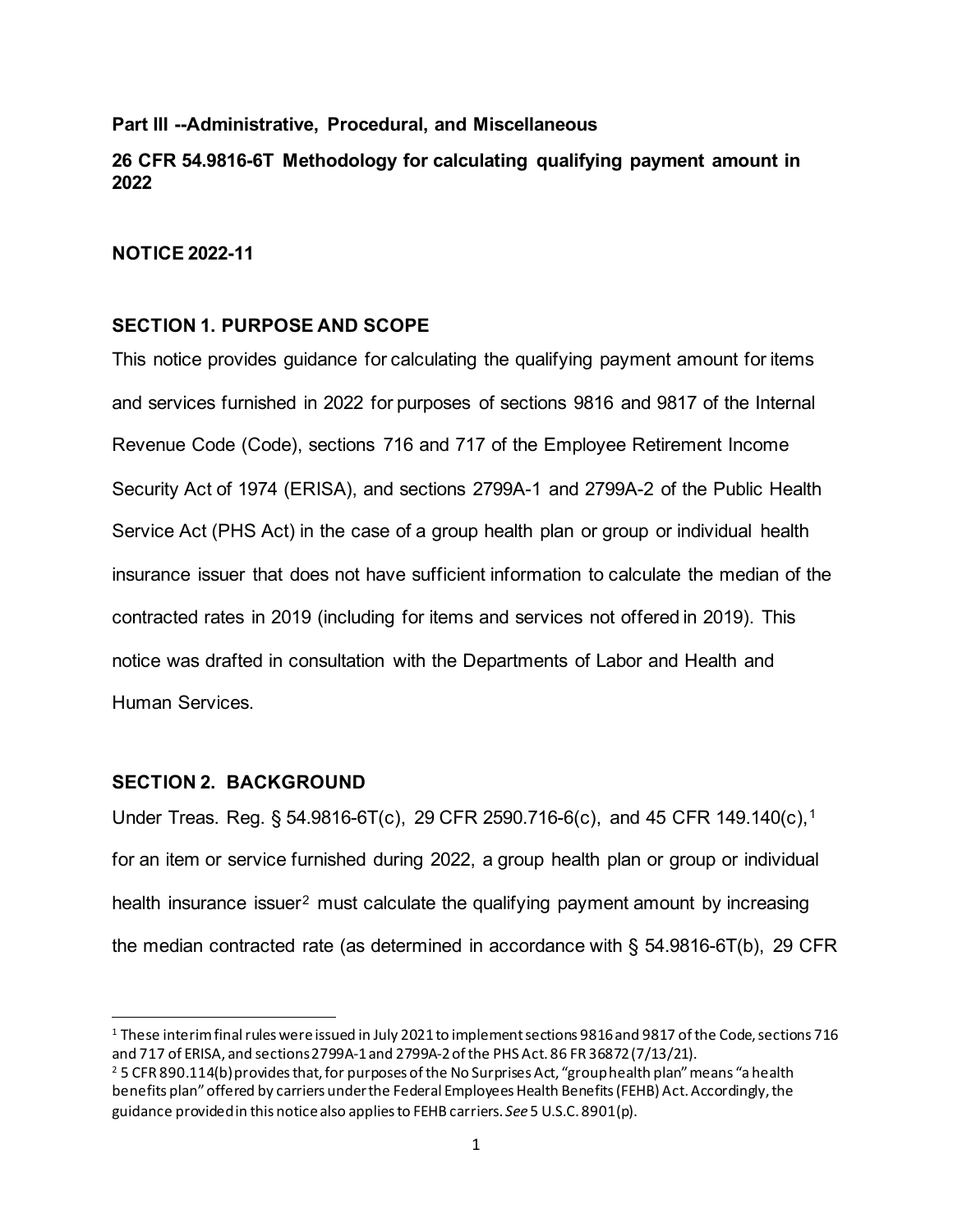2590.716-6(b), and 45 CFR 149.140(b)) for the same or similar item or service under such plan or coverage, on January 31, 2019, by the combined percentage increase as published by the Department of the Treasury (Treasury Department) and the Internal Revenue Service (IRS) to reflect the percentage increase in the consumer price index for all urban consumers (U.S. city average) (CPI-U) over 2019, such percentage increase over 2020, and such percentage increase over 2021. Per Rev. Proc. 2022-11, 2022-3 IRB 449, for items and services provided on or after January 1, 2022, and before January 1, 2023, the combined percentage increase to adjust the median contracted rate is 1.0648523983.

Pursuant to § 54.9816-6T(c)(3)(i), 29 CFR 2590.716-6(c)(3)(i), and 45 CFR  $149.140(c)(3)(i)$ , for an item or service furnished during 2022, a plan or issuer that does not have sufficient information to calculate the median of the contracted rates in 2019 for the same or similar item or service provided in a geographic region must calculate the qualifying payment amount by first identifying the rate that is equal to the median of the in-network allowed amounts for the same or similar item or service provided in the geographic region in 2021, determined by the plan or issuer through use of any eligible database, and then increasing that rate by the percentage increase in the CPI-U over 2021. Similarly, in the case of a newly covered item or service furnished during the first coverage year, when a plan or issuer does not have sufficient information to calculate the median of the contracted rates in the first coverage year for the item or service, the plan or issuer must calculate the qualifying payment amount by using an eligible database to determine the rate that is equal to the median of the in-network allowed

2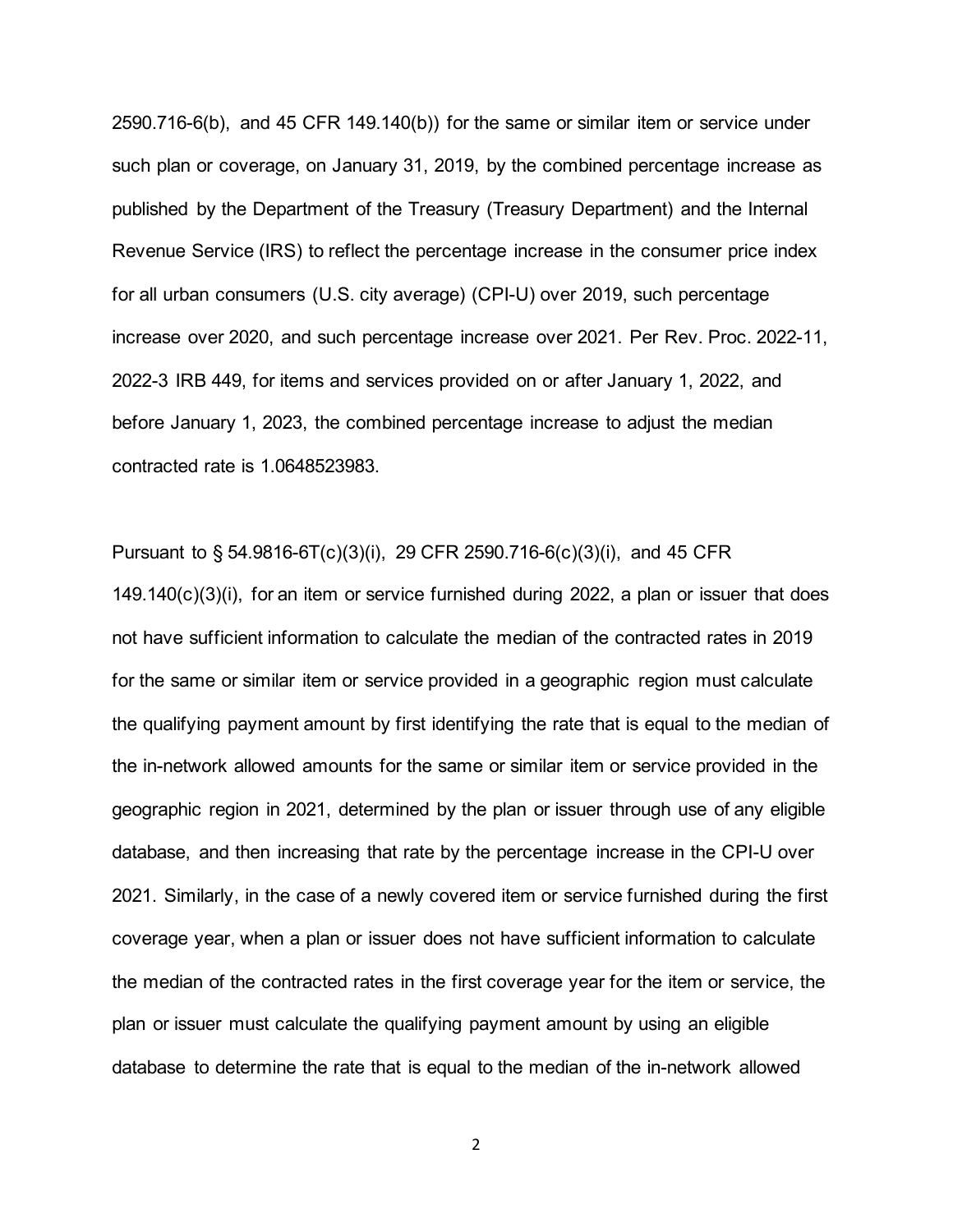amounts for the same or similar item or service provided in the geographic region in the year immediately preceding the first coverage year, and then increasing that rate by the percentage increase in the CPI-U over the preceding year.[3](#page-2-0)

Under § 54.9816-6T(c)(3)(ii), 29 CFR 2590.716-6(c)(3)(ii), and 45 CFR 149.140(c)(3)(ii), for an item or service furnished in a subsequent year (before the first sufficient information year for the item or service with respect to the plan or coverage), the plan or issuer must calculate the qualifying payment amount by increasing the qualifying payment amount determined for the item or service for the year immediately preceding the subsequent year, by the percentage increase in the CPI-U over the preceding year.

### **SECTION 3. GUIDANCE**

The percentage increase in the CPI-U over a preceding year is calculated by dividing the average CPI-U for the preceding year by the average CPI-U for the year immediately prior to the preceding year. For this purpose, the average CPI-U for a year is the average of the monthly CPI-Us published by the Bureau of Labor Statistics of the Department of Labor for the 12-month period ending on August 31 of each year. The percentage increase in the CPI-U for items and services provided in 2022 over the preceding year is the average CPI-U for 2021 over the average CPI-U for 2020.

<span id="page-2-0"></span> $3$  In cases in which an eligible database is used to determine the qualifying payment amount with respect to an item or service furnished during a calendar year, the plan or issuer must use the same database for determining the qualifying payment amount for that item or service through the last day of the calendar year, and if a different database is selected for some items or services, the basis for that selection must be one or more factors not directly related to the rate of those items or services (such as sufficiency of data for those items or services).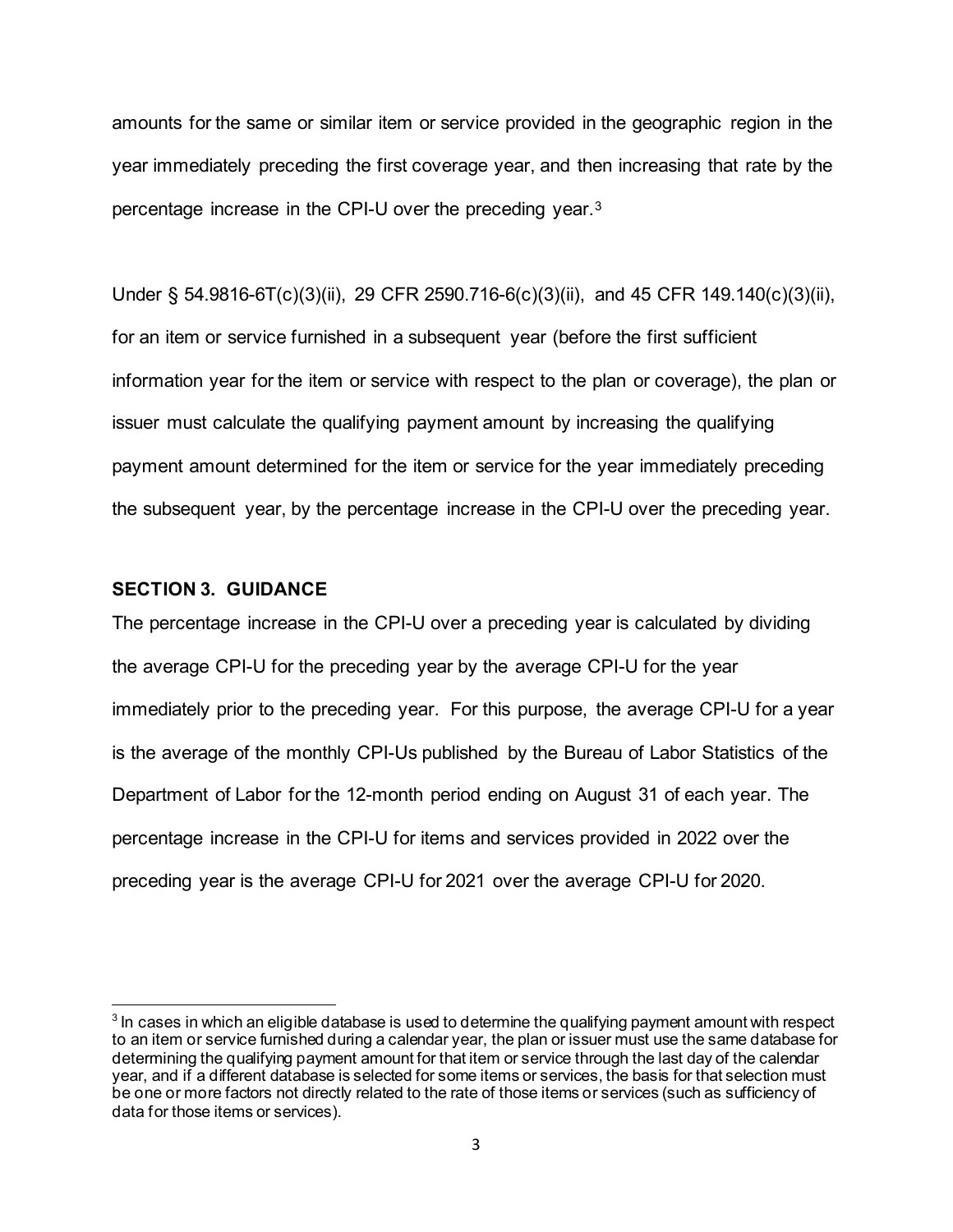Pursuant to this calculation, the percentage increase from 2021 to 2022 is 1.0299772040.

Therefore, for an item or service furnished in 2022 for which a plan or issuer does not have sufficient information to calculate the median of the contracted rates in 2019, the plan or issuer must calculate the qualifying payment amount by multiplying the median of the in-network allowed amounts for the same or similar item or service provided in the geographic region in 2021, drawn from any eligible database, by the percentage increase of 1.0299772040. Similarly, in the case of a newly covered item or service furnished in 2022, when 2022 is the first coverage year for the item or service with respect to the plan or coverage, the plan or issuer must calculate the qualifying payment amount by multiplying the median of the in-network allowed amounts for the same or similar item or service provided in the geographic region in 2021, drawn from any eligible database, by the percentage increase of 1.0299772040. Pursuant to this notice, plans and issuers may round any resulting qualifying payment amount to the nearest dollar.

The Treasury Department and the IRS anticipate issuing additional guidance regarding the calculation of the qualifying payment amount in these circumstances for subsequent years.

#### **SECTION 4. EFFECTIVE DATE**

The effective date of this notice is January 1, 2022.

4